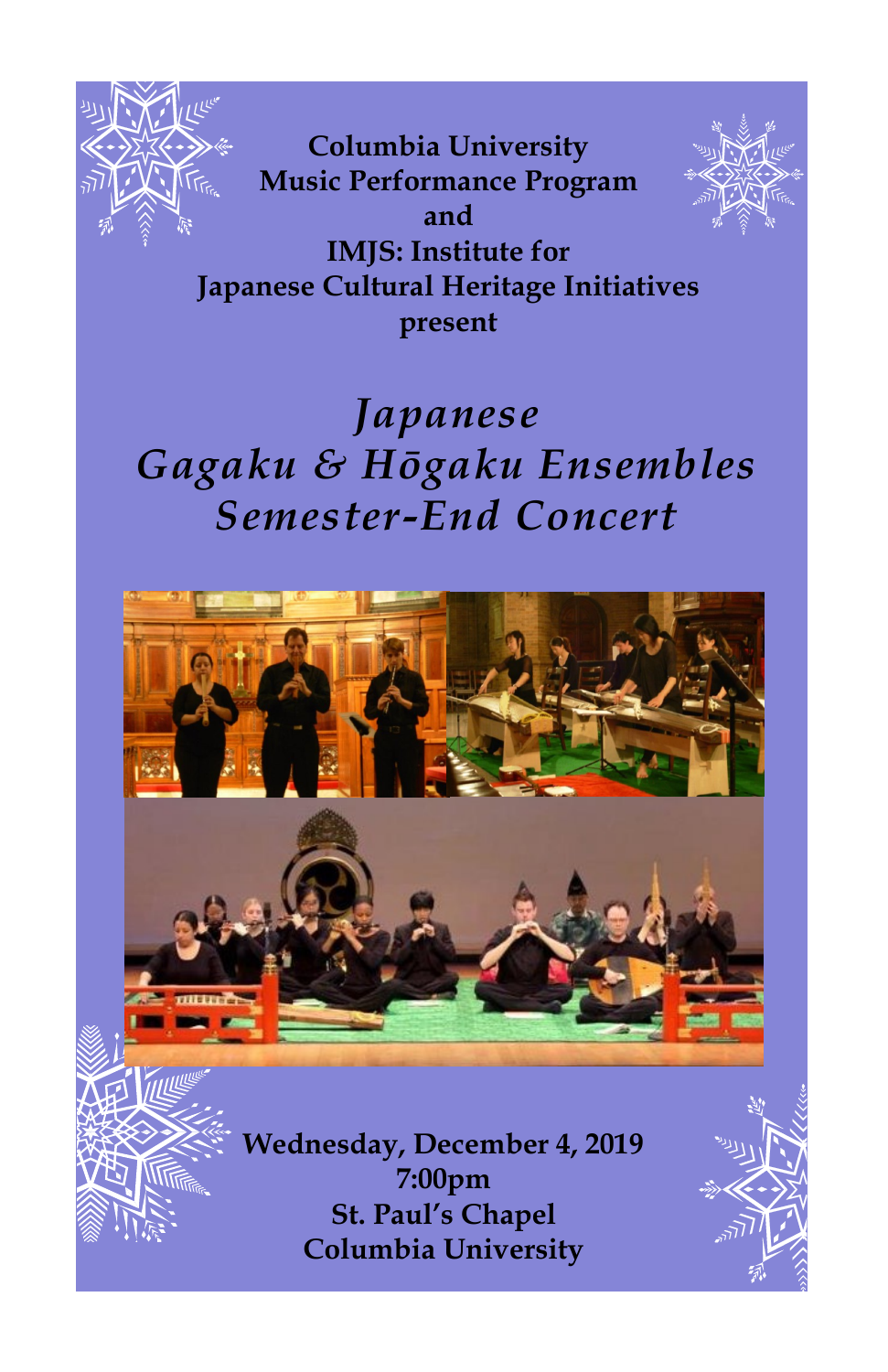# **HŌGAKU PROGRAM**

# **Modern Koto**

## *Natsu no hi* **(Summer Day)** by Tadao Sawai

*1st koto: Poulette Arnold Liam Hayes 2nd koto: Alex Sogo*

*Assisted by Mao Ya, Koto Artist; Visiting Fellow IMJS: Institute for Japanese Cultural Heritage Initiatives 2019-20* 

## *Chu Chu* **(The Cos-mos)** by Hikaru Sawai

| 1st koto: | Antonio Mckinney |
|-----------|------------------|
|           | Alex Sogo        |
|           | Nikol Tang       |
| 2nd koto: | Benjamin Bechana |
|           | Hongjie Chen     |
|           | Tianran Hang     |
|           |                  |

#### **Shakuhachi**

*Hanayome ningyō* **(Bride Doll)**  *Aoi me no oningyō* **(Blue Eyed Doll)**

> *Kelsey Chin Alicia "Lish" Lindsey*

#### **Classic Shakuhachi (***Honkyoku***)**

# *Sashi* **(Search for Enlightenment)**

*Wei Yumou Taylor Alan Stewart*

# *Shika no tōne* (**Call of a Distant Deer)**

*Hok Kan (Brian) Ling*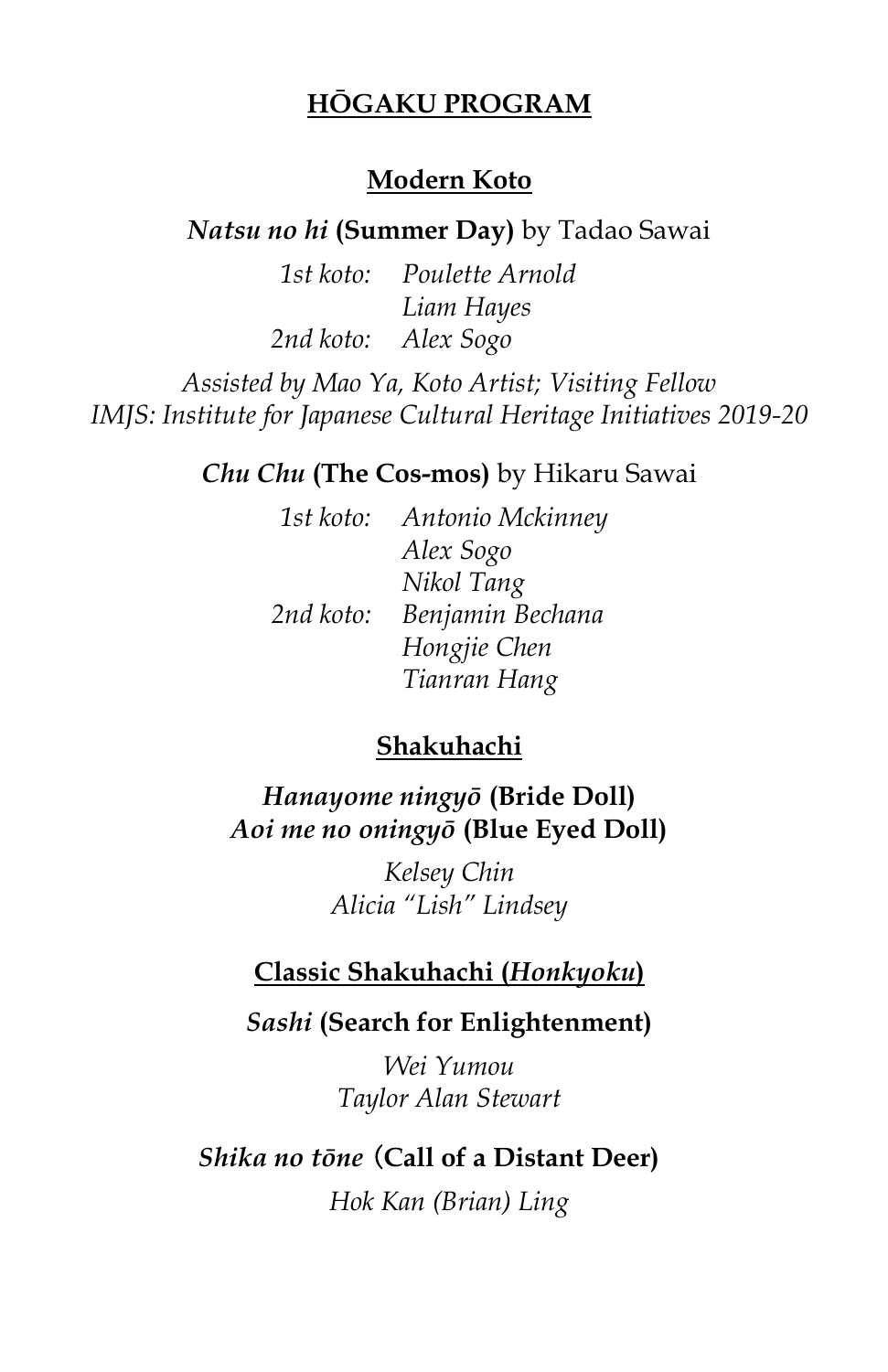# **GAGAKU PROGRAM**

# Hyōjō no netori (Prelude in E mode) **Etenraku** (Music of the Divine Heavens)

Rōei (Sung Poetry): Kashin (This Auspicious Day)

Sōjō no netori (Prelude in G mode) Butokuraku (Divertissement)

### **Gagaku Ensemble Members**

| Shō:       | Zachary Armite-Klein |
|------------|----------------------|
|            | Nina Fukuoka         |
|            | Harison Hu           |
|            | Toru Momii           |
|            | Blake Woods          |
| Hichiriki: | Evan Caplinger       |
|            | Dylan DelGuidice     |
|            | Lucie Vitkova        |
| Ryūteki:   | Liam Hayes           |
|            | Astrid Jervis        |
|            | Lish Lindsey         |
|            | Adam Robinson        |
|            | Cole Wagner          |
|            |                      |

Assisted by Mentors: Louise Sasaki, Noriyuki Sasaki and Yōichi Fukui

#### \*\*\*\*\*\*\*\*\*\*\*\*\*\*\*\*\*\*\*\*\*\*\*\*\*\*\*\*\*\*\*\*\*\*\*\*\*

# Mentors include Koto Master Masayo Ishigure and Shakuhachi Master James Nyoraku Schlefer.

\*\*\*\*\*\*\*\*\*\*\*\*\*\*\*\*\*\*\*\*\*\*\*\*\*\*\*\*\*\*\*\*\*\*\*\*\*\*

Next ensemble courses start on Thursday, January 23, 2020. For program enrollment and all other inquiries please contact IMJS: Institute for Japanese Cultural Heritage Initiatives medievaljapan@columbia.edu